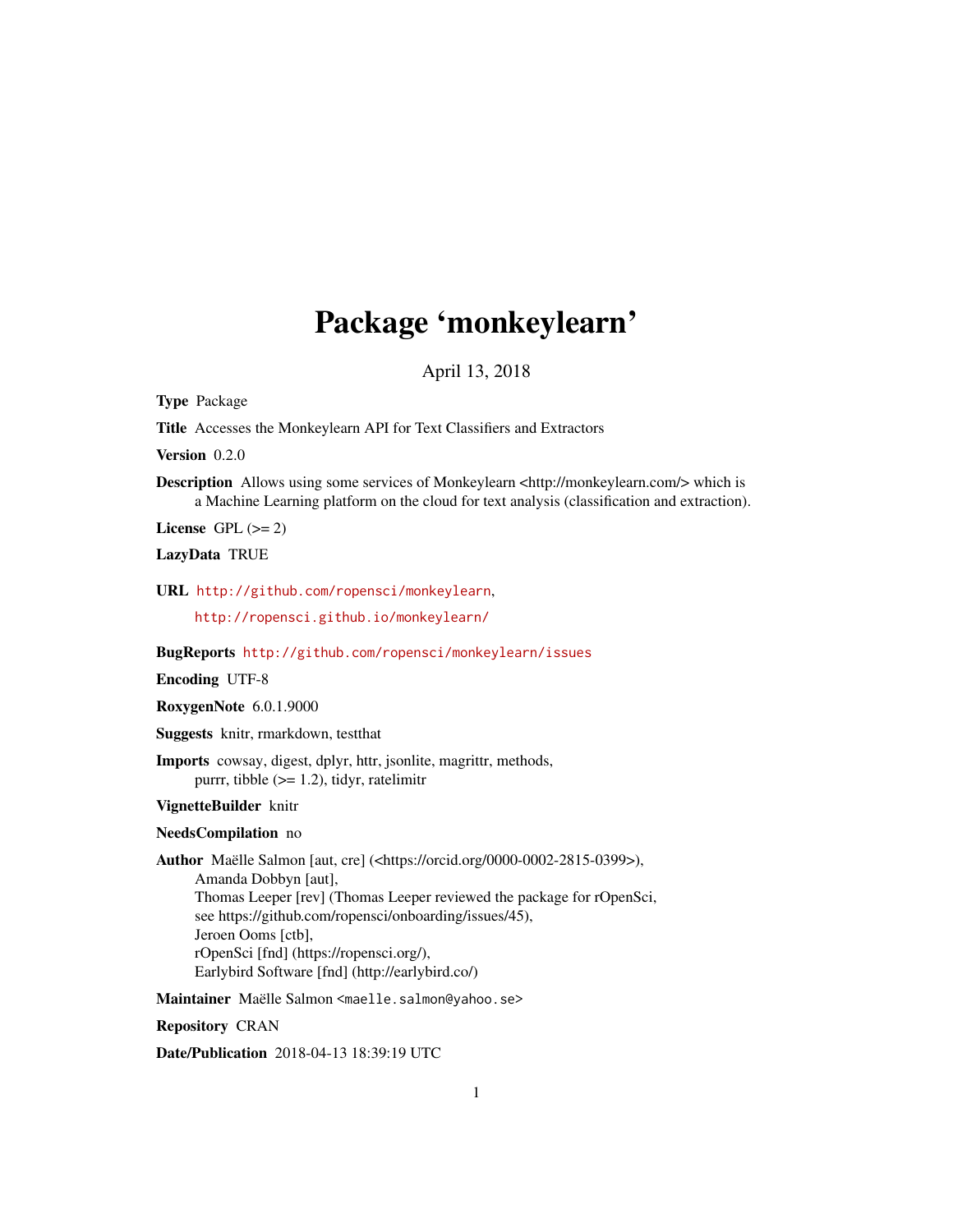# <span id="page-1-0"></span>R topics documented:

| Index |  |
|-------|--|

monkeylearn\_classifiers

*monkeylearn\_classifiers*

# Description

List of Monkeylearn classifiers modules

## Usage

```
monkeylearn_classifiers(private = FALSE, key = monkeylearn_key(quiet =
 TRUE))
```
# Arguments

| private | default is FALSE, whether to show private modules only instead of private and |
|---------|-------------------------------------------------------------------------------|
|         | public modules                                                                |
| kev     | The API key                                                                   |

# Details

If you don't have any private modules, monkeylearn\_classifiers(private = TRUE) returns an empty data.frame.

#### Value

A data.frame (tibble) with details about the classifiers including their classifier\_id which should be used in monkeylearn\_classify.

# Examples

```
## Not run:
monkeylearn_classifiers(private = FALSE)
monkeylearn_classifiers(private = TRUE)
```
## End(Not run)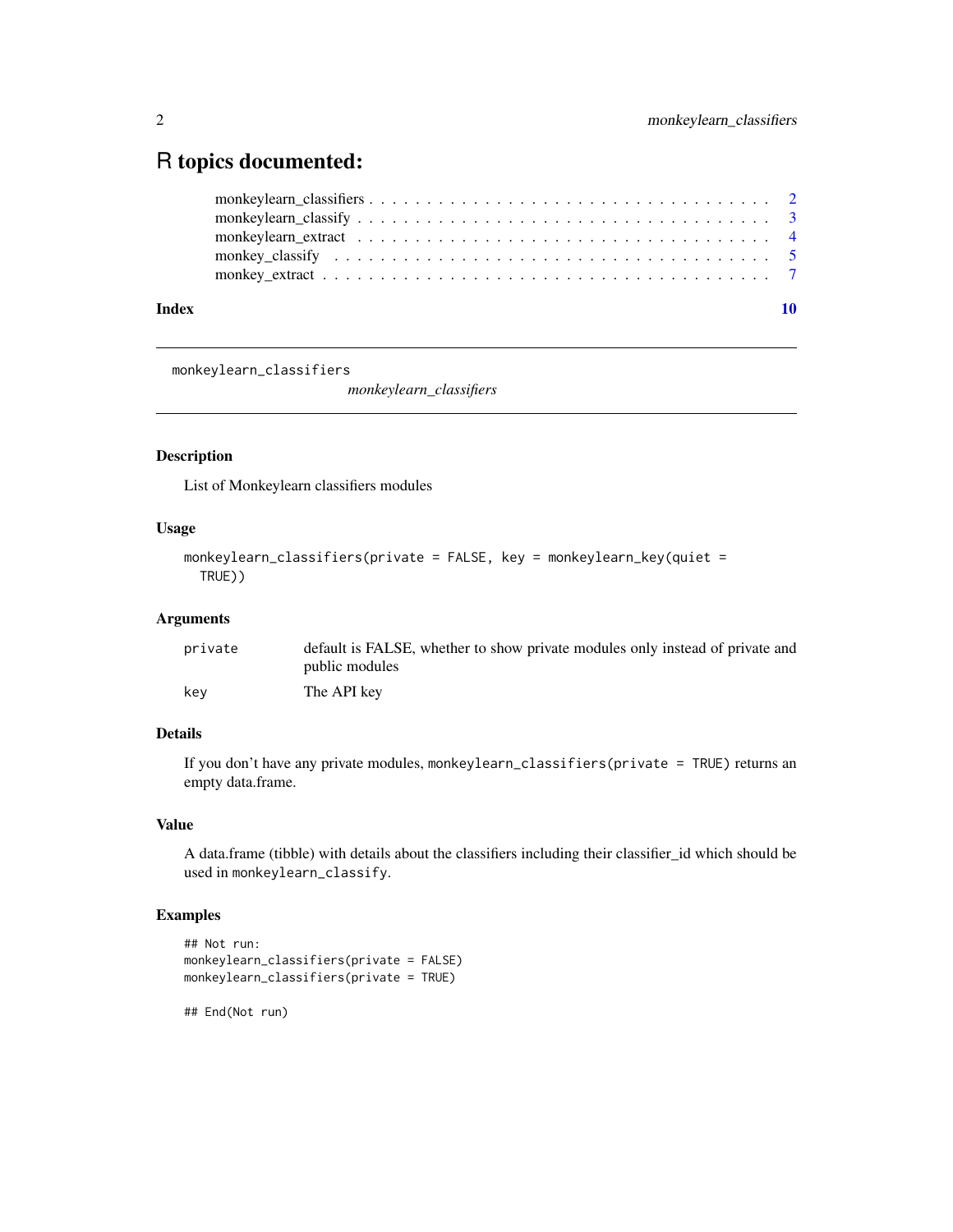#### <span id="page-2-0"></span>Description

Access to Monkeylearn classifiers modules

#### Usage

```
monkeylearn_classify(request, key = monkeylearn_key(quiet = TRUE),
 classifier_id = "cl_oFKL5wft", texts_per_req = 200, verbose = TRUE,
 params = NULL)
```
#### **Arguments**

| request       | A vector of characters (each text smaller than 50kB)                                                                    |
|---------------|-------------------------------------------------------------------------------------------------------------------------|
| key           | The API key                                                                                                             |
| classifier_id | The ID of the classifier                                                                                                |
| texts_per_req | Number of texts to be fed through per request (max 200). Does not affect output,<br>but may affect speed of processing. |
| verbose       | Whether to output messages about batch requests                                                                         |
| params        | Parameters for the module as a named list. See the second example.                                                      |

# Details

Find IDs of classifiers using <https://app.monkeylearn.com/main/explore>.

You can use batch to send up to 200 texts to be analyzed within the API (classification or extraction) with each request. So for example, if you need to analyze 6000 tweets, instead of doing 6000 requests to the API, you can use batch to send 30 requests, each request with 200 tweets. The function automatically makes these batch calls and waits if there is a throttle limit error, but you might want to control the process yourself using several calls to the function.

You can check the number of calls you can still make in the API using attr(output, "headers")\$x.query.limit.remain: and attr(output, "headers")\$x.query.limit.limit.

#### Value

A data.frame (tibble) with the results whose attribute is a data.frame (tibble) "headers" including the number of remaining queries as "x.query.limit.remaining". Both data.frames include a column with the (list of) md5 checksum(s) of the corresponding text(s) computed using the digest digest function.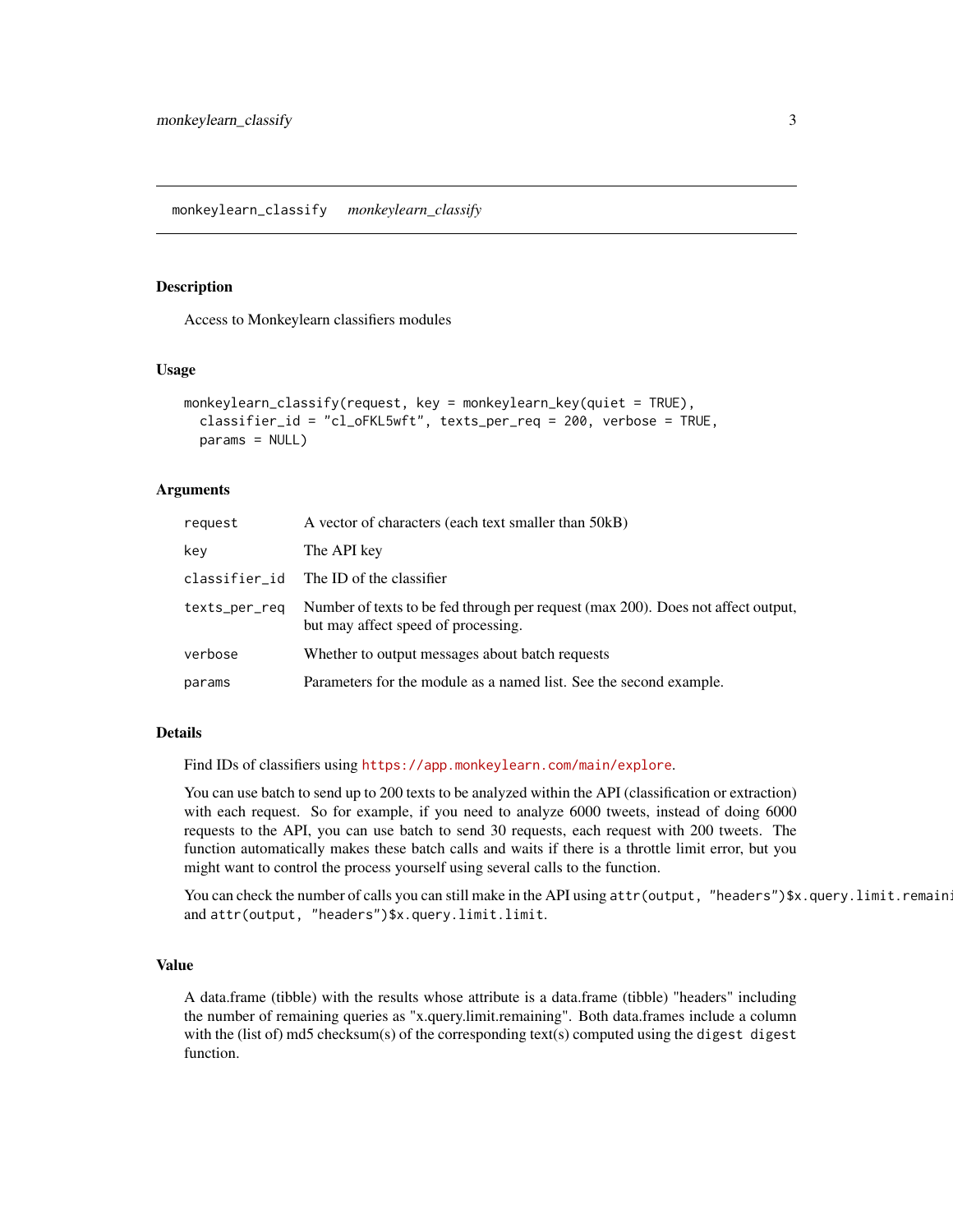#### Examples

```
## Not run:
text1 <- "my dog is an avid rice eater"
text2 \leq "i want to buy an iphone"
request <- c(text1, text2)
output <- monkeylearn_classify(request)
output
attr(output, "headers")
## End(Not run)
```
monkeylearn\_extract *monkeylearn\_extract*

#### Description

Access to Monkeylearn extractors modules

#### Usage

```
monkeylearn_extract(request, key = monkeylearn_key(quiet = TRUE),
  extractor_id = "ex_isnnZRbS", texts_per_req = 200, verbose = TRUE,
 params = NULL)
```
#### Arguments

| request       | A vector of characters (each text smaller than 50kB)                                                                    |
|---------------|-------------------------------------------------------------------------------------------------------------------------|
| key           | The API key                                                                                                             |
| extractor_id  | The ID of the extractor                                                                                                 |
| texts_per_req | Number of texts to be fed through per request (max 200). Does not affect output,<br>but may affect speed of processing. |
| verbose       | Whether to output messages about batch requests                                                                         |
| params        | Parameters for the module as a named list. See the second example.                                                      |

#### Details

Find IDs of extractors using <https://app.monkeylearn.com/main/explore>. Within the free plan, you can make up to 20 requests per minute.

You can use batch to send up to 200 texts to be analyzed within the API (classification or extraction) with each request. So for example, if you need to analyze 6000 tweets, instead of doing 6000 requests to the API, you can use batch to send 30 requests, each request with 200 tweets. The function automatically makes these batch calls and waits if there is a throttle limit error, but you might want to control the process yourself using several calls to the function.

You can check the number of calls you can still make in the API using attr(output, "headers")\$x.query.limit.remain: and attr(output, "headers")\$x.query.limit.limit.

<span id="page-3-0"></span>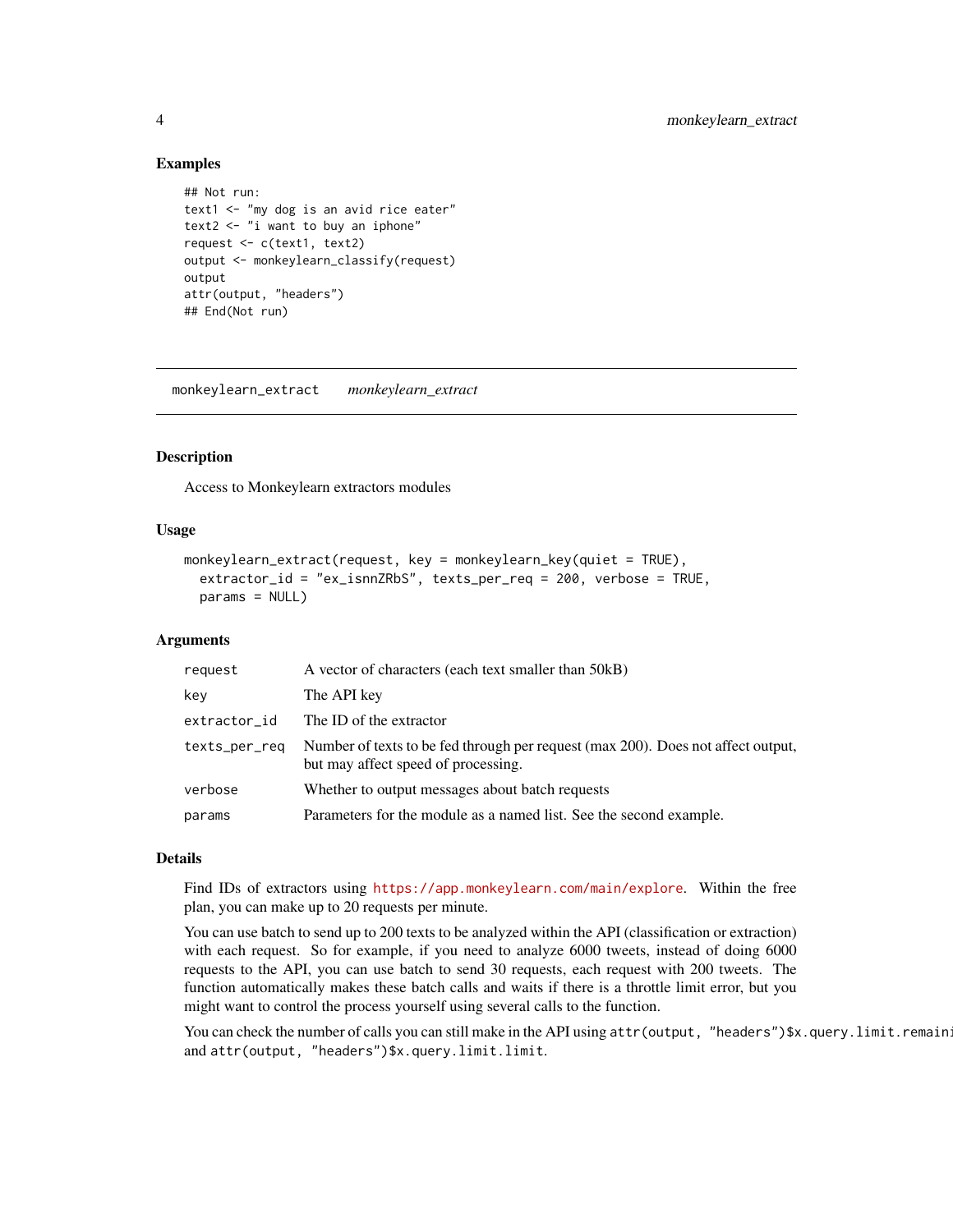#### <span id="page-4-0"></span>Value

A data.frame with the results whose attribute is a data.frame (tibble) "headers" including the number of remaining queries as "x.query.limit.remaining". Both data.frames include a column with the (list of) md5 checksum(s) of the corresponding text(s) computed using the digest digest function.

#### Examples

```
## Not run:
text <- "In the 19th century, the major European powers had gone to great lengths
to maintain a balance of power throughout Europe, resulting in the existence of
a complex network of political and military alliances throughout the continent by 1900.[7]
 These had started in 1815, with the Holy Alliance between Prussia, Russia, and Austria.
 Then, in October 1873, German Chancellor Otto von Bismarck negotiated the League of
   the Three Emperors (German: Dreikaiserbund) between the monarchs of Austria-Hungary,
   Russia and Germany."
output <- monkeylearn_extract(request = text)
output
# example with parameters
text <- "A panel of Goldman Sachs employees spent a recent Tuesday night at the
Columbia University faculty club trying to convince a packed room of potential
recruits that Wall Street, not Silicon Valley, was the place to be for computer
scientists.\n\n The Goldman employees knew they had an uphill battle. They were
fighting against perceptions of Wall Street as boring and regulation-bound and
Silicon Valley as the promised land of flip-flops, beanbag chairs and million-dollar
stock options.\n\n Their argument to the room of technologically inclined students
was that Wall Street was where they could find far more challenging, diverse and,
yes, lucrative jobs working on some of the worlds most difficult technical problems."
output <- monkeylearn_extract(text,
                              extractor_id = "ex_y7BPYzNG",
                              params = list(max_keywords = 3,
                                            use_company_names = 1))
attr(output, "headers")
## End(Not run)
```
monkey\_classify *Monkeylearn classify from a dataframe column or vector of texts*

#### Description

Independent classifications for each row of a dataframe using the Monkeylearn classifiers modules

#### Usage

```
monkey_classify(input, col = NULL, key = monkeylearn_key(quiet = TRUE),
  classifier_id = "cl_oFKL5wft", params = NULL, texts_per_req = NULL,
  unnest = TRUE, .keep_all = TRUE, verbose = TRUE, ...)
```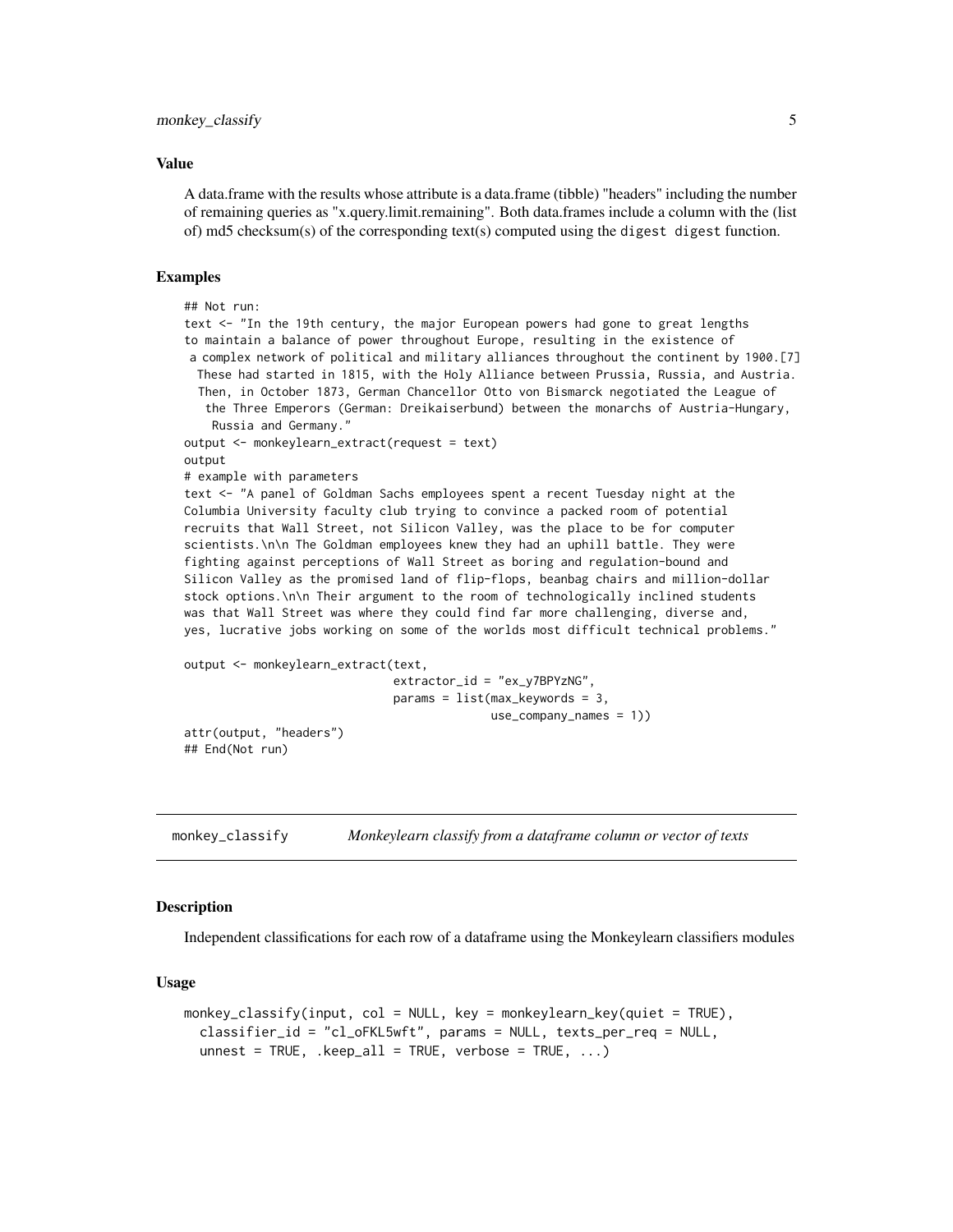#### Arguments

| input         | A data frame or vector of texts (each text smaller than 50kB)                                                                                                                                                                                                                                   |
|---------------|-------------------------------------------------------------------------------------------------------------------------------------------------------------------------------------------------------------------------------------------------------------------------------------------------|
| col           | If input is a dataframe, the unquoted name of the character column containing<br>text to classify                                                                                                                                                                                               |
| key           | The API key                                                                                                                                                                                                                                                                                     |
| classifier_id | The ID of the classifier                                                                                                                                                                                                                                                                        |
| params        | Parameters for the module as a named list.                                                                                                                                                                                                                                                      |
| texts_per_req | Number of texts to be processed per requests. Minimum value is the number of<br>texts in input; max is 200, as per [Monkeylearn documentation](docs.monkeylearn.com/article/api-<br>reference/). If NULL, we default to 200, or, if there are fewer than 200 texts, the<br>length of the input. |
| unnest        | Should the output column be unnested?                                                                                                                                                                                                                                                           |
| .keep_all     | If input is a data frame, should non-col columns be retained in the output?                                                                                                                                                                                                                     |
| verbose       | Whether to output messages about batch requests and progress of processing.                                                                                                                                                                                                                     |
| $\cdots$      | Other arguments                                                                                                                                                                                                                                                                                 |

#### Details

Find IDs of classifiers using <https://app.monkeylearn.com/main/explore>.

This function relates the rows in your original dataframe or elements in your vector to a classification particular to that row. This allows you to know which row of your original dataframe is associated with which classification. Each row of the dataframe is classified separately from all of the others, but the number of classifications a particular input row is assigned may vary (unless you specify a fixed number of outputs in params).

The texts\_per\_req parameter simply specifies the number of rows to feed the API at a time; it does not lump these together for classification as a group. Varying this parameter does not affect the final output, but does affect speed: one batched request of x texts is faster than x single-text requests: http://help.monkeylearn.com/frequently-asked-questions/queries/can-i-classify-or-extract-more-than Even if batched, each text still counts as one query, so batching does not save you on hits to the API. See the [Monkeylearn API docs](docs.monkeylearn.com/article/api-reference/) for more details.

You can check the number of calls you can still make in the API using attr(output, "headers")\$x.query.limit.remain: and attr(output, "headers")\$x.query.limit.limit.

#### Value

A data.frame (tibble) with the cleaned input (empty strings removed) and a new column, nested by default, containing the classification for that particular row. Attribute is a data.frame (tibble) "headers" including the number of remaining queries as "x.query.limit.remaining".

#### Examples

```
## Not run:
text1 <- "Hauràs de dirigir-te al punt de trobada del grup al que et vulguis unir."
text2 <- "i want to buy an iphone"
text3 <- "Je déteste ne plus avoir de dentifrice."
```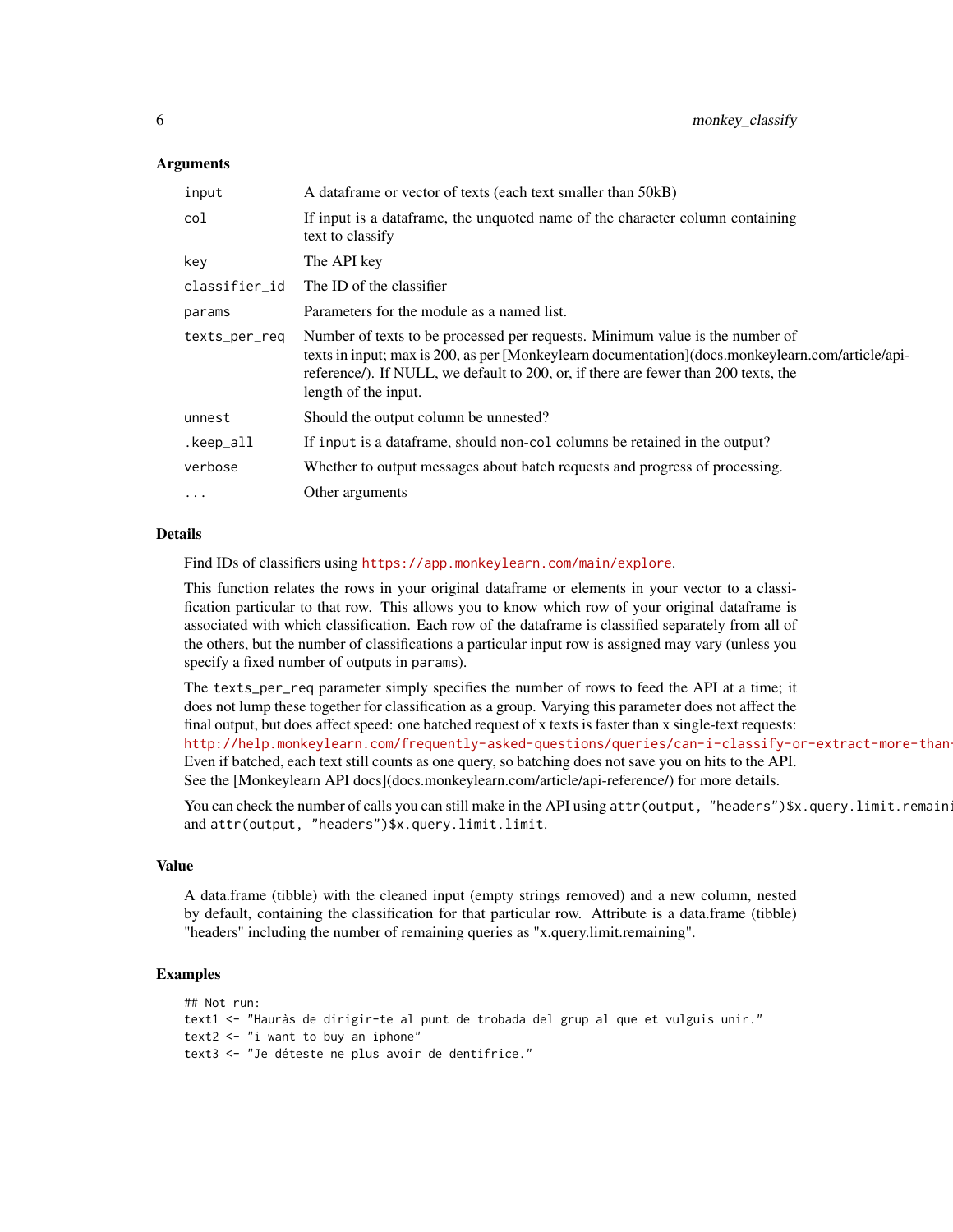```
text_4 <- "I hate not having any toothpaste."
request_df <- tibble::as_tibble(list(txt = c(text1, text2, text3, text_4)))
monkey_classify(request_df, txt, texts_per_req = 2, unnest = TRUE)
attr(output, "headers")
## End(Not run)
```
monkey\_extract *Monkeylearn extract from a dataframe column or vector of texts*

# Description

Independent extractions for each row of a dataframe using the Monkeylearn extractor modules

#### Usage

```
monkey_extract(input, col = NULL, key = monkeylearn_key(quiet = TRUE),
 extractor_id = "ex_isnnZRbS", params = NULL, texts_per_req = NULL,
  unnest = TRUE, .keep_all = TRUE, verbose = TRUE, ...)
```
#### Arguments

| input         | A dataframe or vector of texts (each text smaller than 50kB)                                                                                                                                                                                                                                    |
|---------------|-------------------------------------------------------------------------------------------------------------------------------------------------------------------------------------------------------------------------------------------------------------------------------------------------|
| col           | If input is a data frame, the unquoted name of the character column containing<br>text to extract from                                                                                                                                                                                          |
| key           | The API key                                                                                                                                                                                                                                                                                     |
| extractor_id  | The ID of the extractor                                                                                                                                                                                                                                                                         |
| params        | Parameters for the module as a named list.                                                                                                                                                                                                                                                      |
| texts_per_req | Number of texts to be processed per requests. Minimum value is the number of<br>texts in input; max is 200, as per [Monkeylearn documentation](docs.monkeylearn.com/article/api-<br>reference/). If NULL, we default to 200, or, if there are fewer than 200 texts, the<br>length of the input. |
| unnest        | Should the output column be unnested?                                                                                                                                                                                                                                                           |
| .keep_all     | If input is a data frame, should non-col columns be retained in the output?                                                                                                                                                                                                                     |
| verbose       | Whether to output messages about batch requests and progress of processing.                                                                                                                                                                                                                     |
| $\cdots$      | Other arguments                                                                                                                                                                                                                                                                                 |

#### Details

Find IDs of extractors using <https://app.monkeylearn.com/main/explore>.

This function relates the rows in your original dataframe or elements in your vector to an extraction particular to that row. This allows you to know which row of your original dataframe is associated with which extraction. Each row of the dataframe is extracted separately from all of the others, but the number of extractions a particular input row is assigned may vary (unless you specify a fixed number of outputs in params).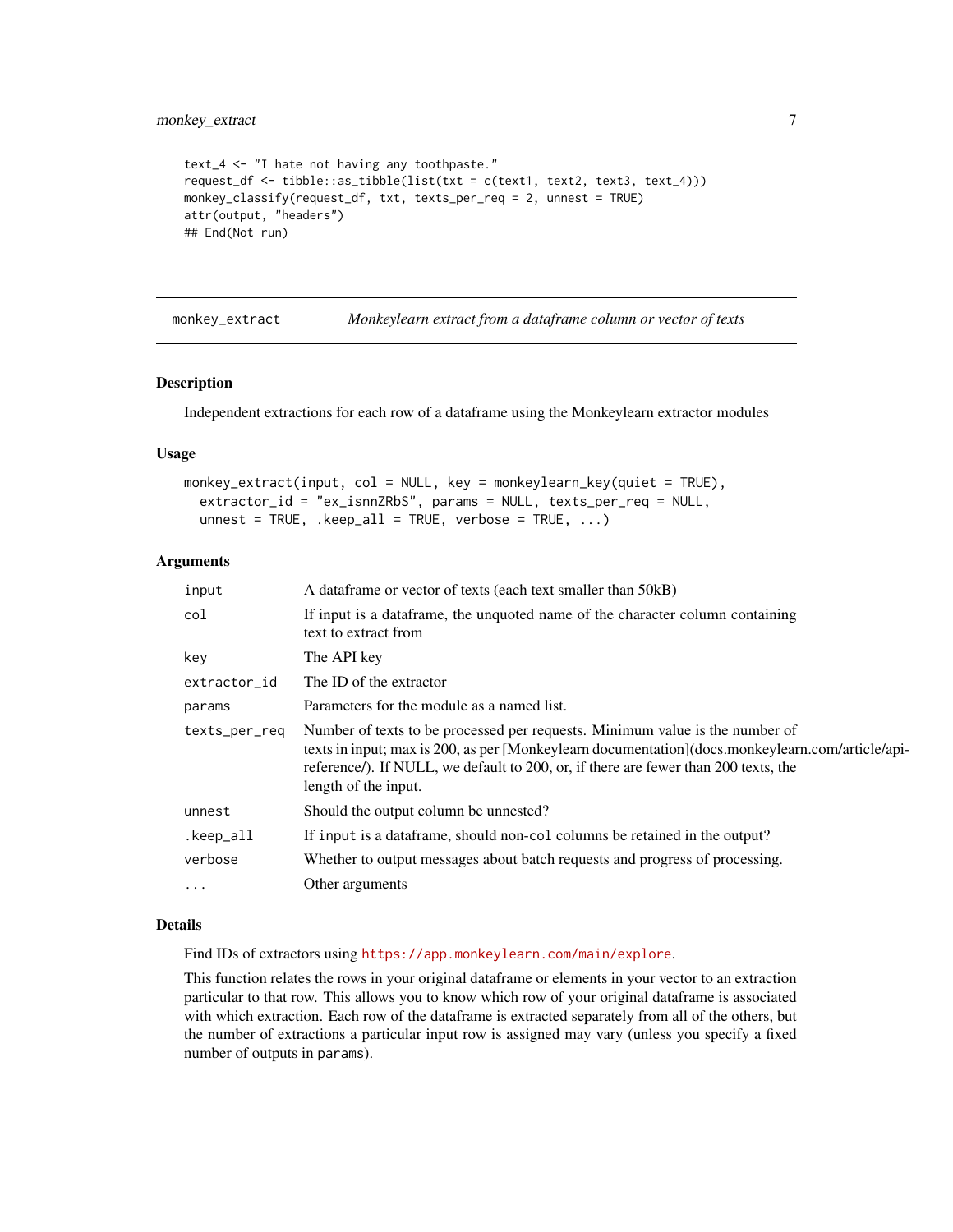The texts\_per\_req parameter simply specifies the number of rows to feed the API at a time; it does not lump these together for extraction as a group. Varying this parameter does not affect the final output, but does affect speed: one batched request of x texts is faster than x single-text requests: http://help.monkeylearn.com/frequently-asked-questions/queries/can-i-classify-or-extract-more-than-Even if batched, each text still counts as one query, so batching does not save you on hits to the API. See the [Monkeylearn API docs](docs.monkeylearn.com/article/api-reference/) for more details.

You can check the number of calls you can still make in the API using attr(output, "headers")\$x.query.limit.remain: and attr(output, "headers")\$x.query.limit.limit.

Find IDs of extractors using <https://app.monkeylearn.com/main/explore>. Within the free plan, you can make up to 20 requests per minute.

You can use batch to send up to 200 texts to be analyzed within the API (classification or extraction) with each request. So for example, if you need to analyze 6000 tweets, instead of doing 6000 requests to the API, you can use batch to send 30 requests, each request with 200 tweets. The function automatically makes these batch calls and waits if there is a throttle limit error, but you might want to control the process yourself using several calls to the function.

You can check the number of calls you can still make in the API using attr(output, "headers")\$x.query.limit.remain: and attr(output, "headers")\$x.query.limit.limit.

#### Value

A data.frame (tibble) with the cleaned input (empty strings removed) and a new column, nested by default, containing the extraction for that particular row. Attribute is a data.frame (tibble) "headers" including the number of remaining queries as "x.query.limit.remaining".

#### Examples

```
## Not run:
```
text <- "In the 19th century, the major European powers had gone to great lengths to maintain a balance of power throughout Europe, resulting in the existence of a complex network of political and military alliances throughout the continent by 1900.[7] These had started in 1815, with the Holy Alliance between Prussia, Russia, and Austria. Then, in October 1873, German Chancellor Otto von Bismarck negotiated the League of the Three Emperors (German: Dreikaiserbund) between the monarchs of Austria-Hungary, Russia and Germany."

output <- monkeylearn\_extract(request = text) output

#### # Example with parameters

text <- "A panel of Goldman Sachs employees spent a recent Tuesday night at the Columbia University faculty club trying to convince a packed room of potential recruits that Wall Street, not Silicon Valley, was the place to be for computer scientists.\n\n The Goldman employees knew they had an uphill battle. They were fighting against perceptions of Wall Street as boring and regulation-bound and Silicon Valley as the promised land of flip-flops, beanbag chairs and million-dollar stock options.\n\n Their argument to the room of technologically inclined students was that Wall Street was where they could find far more challenging, diverse and, yes, lucrative jobs working on some of the worlds most difficult technical problems."

output <- monkey\_extract(text,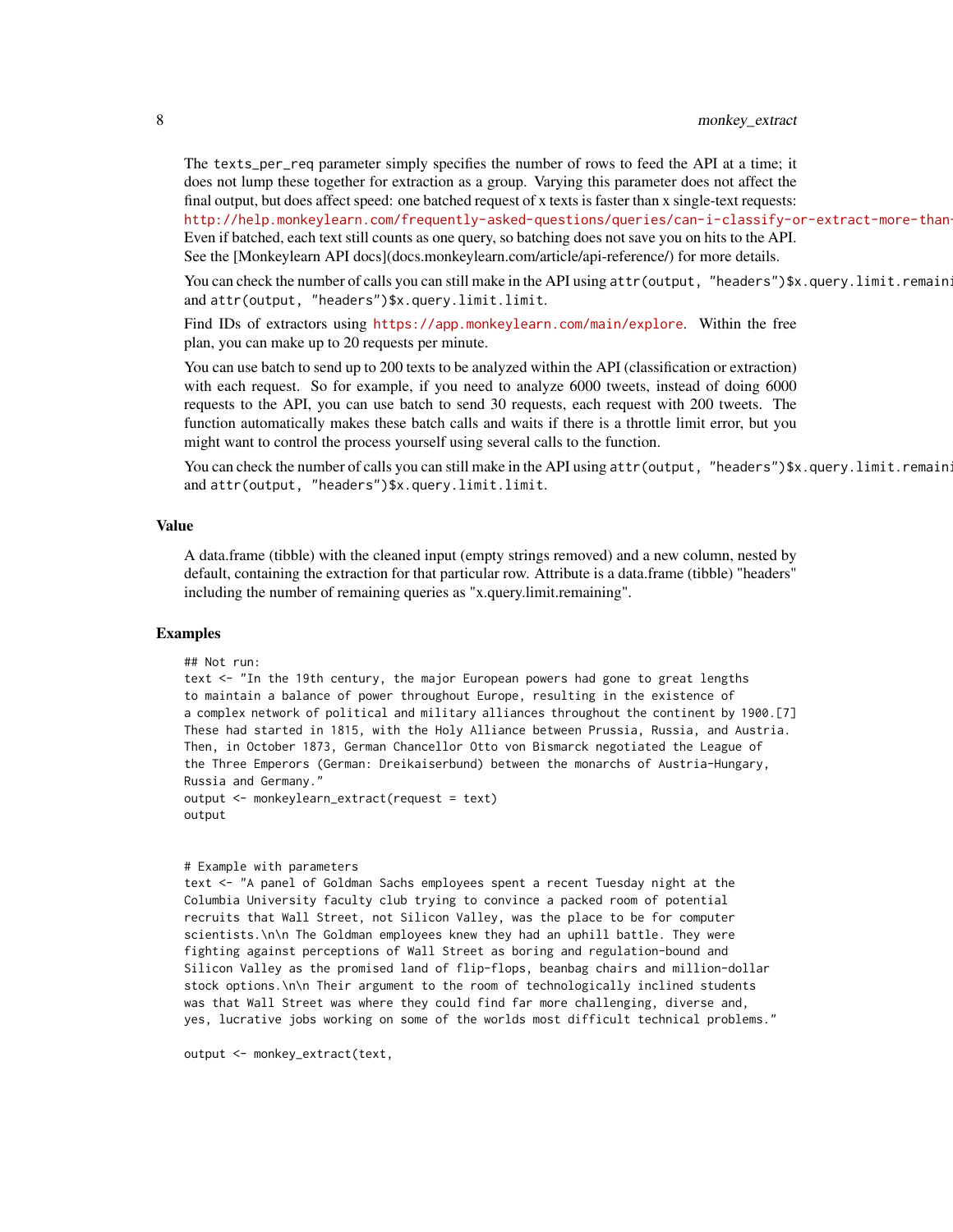```
extractor_id = "ex_y7BPYzNG",
params = list(max_keywords = 3,
use_company_names = 1))
```
attr(output, "headers") ## End(Not run)